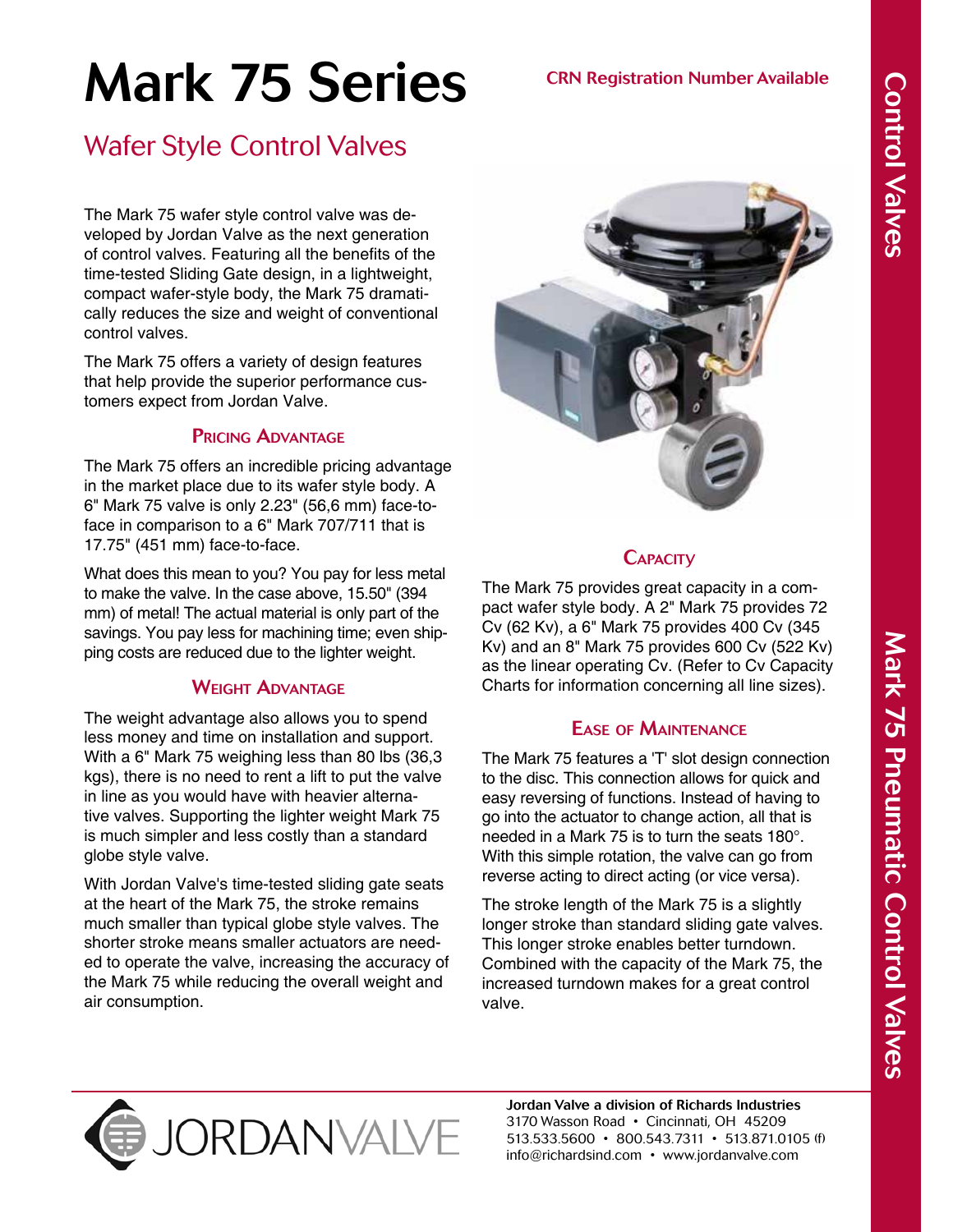#### **SPECIFICATIONS**

#### **Sizes:** 1" (DN25) through 8" (DN200)

1" (DN25) thru 6" (DN150) ANSI 150# / 300# (PN25/40) Class Wafer Style Valves (bolt-around); 8" (DN200) ANSI 150# (PN25) Class Wafer Style Valves (bolt-thru)

#### **Body/Bonnet Connection**

- 316 Stainless Steel (ASME SA-479)
- Carbon Steel (SA-105)

#### **Trim Material**

- 303 Stainless Steel (8" only)
- 316 Stainless Steel

#### **Seats Materials**

- Jorcote/316SS standard
- Jorcote with 303SS optional

#### **Yoke Materials**

- Ductile Iron (1" 2")
- NAMUR Cast Iron

#### **Actuator Case Material:** SW Poland B **Packing Material**

- Spring loaded Teflon V-Ring to 500°F (260°C)
- Grafoil above 500°F (260°C)
- **Shutoff:** ANSI Class IV tightness

**Ranges:** 3-15, 3-9\*, 9-15\*, 6-30 psi (0,2–1,0; 0,2–0,6;

**Carbon Steel Stainless Steel**

0,6–1,0; 0,4–2,1 bar)

\* positioner required

#### **Action**

- Direct (ATC)
- Reverse (ATO)
- **Body Rating (1" 6")**
- Stainless Steel 720 psi @ 100°F (49,6 bar @ 37,8°C); 480 psi @ 500°F with Teflon packing (33,1 bar @ 260°C); 445 psi @ 550°F with braided packing (30,7 bar @ 288°C)
- Carbon Steel 740 psi @ 100°F (51,0 bar at 38°C); 600 psi @ 500°F with Teflon packing (41,4 bar @ 260°C); 535 psi @ 550°F with braided packing (36,9 bar @ 288°C)

#### **Body Rating (8")**

- Stainless Steel 275 psi @ 100°F (19 bar @ 38,8°C) and 155 psi @ 550°F (10,7 bar @ 288°C)
- Carbon Steel 285 psi @ 100°F (19,7 bar @ 38,8°C) and 155 psi @ 550°F (10,7 bar @ 288°C)

#### **Actuators**

- 35M, 55M, 85M, 100M multi-spring actuator (depending on size/pressure drop)
- Direct mount pneumatic piston
- Electric motorized

**Turndown Ratio Capability:** Up to 100:1 (depending on application)

#### Pressure/Temperature Chart



-2-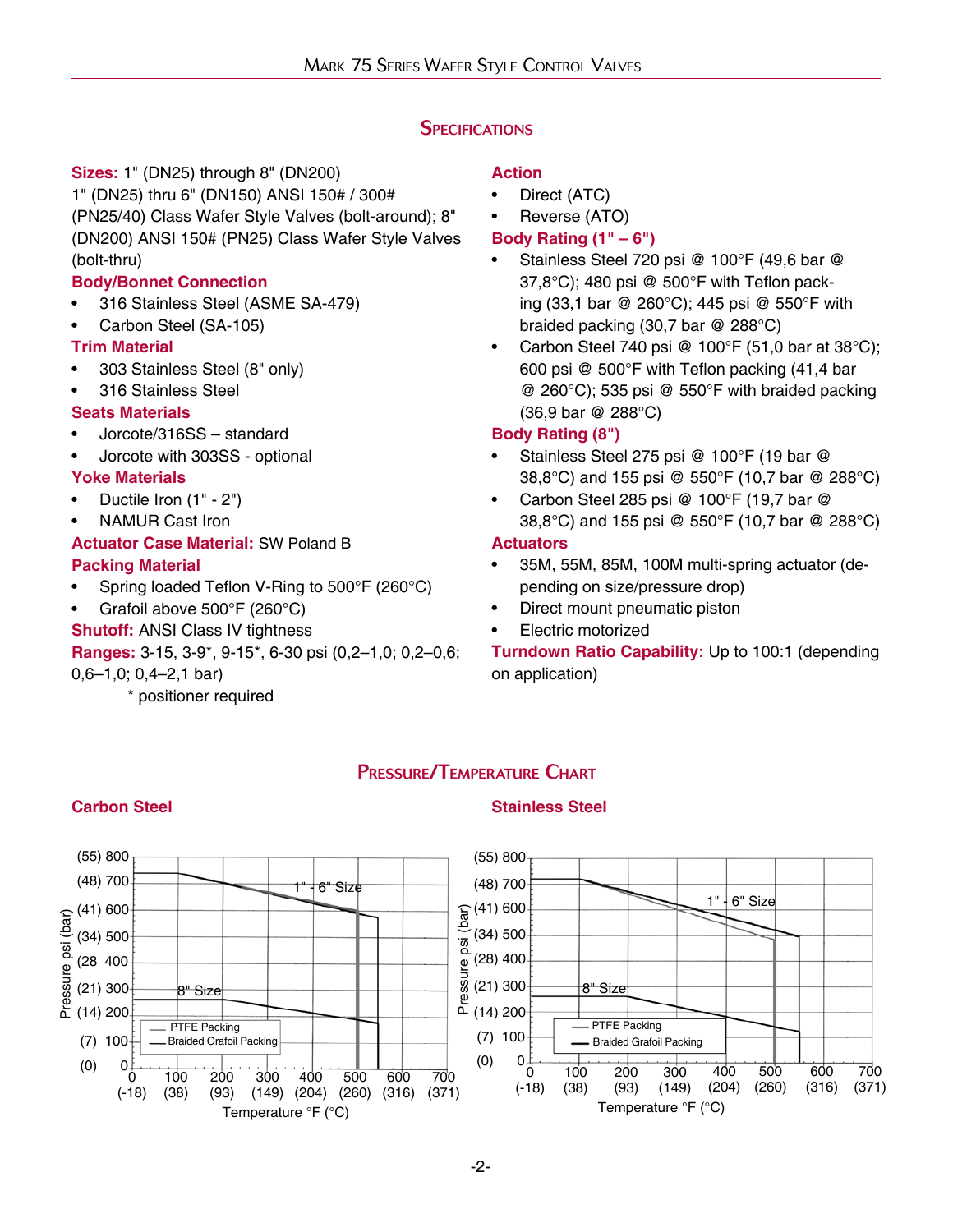|  |  |  | $CVKv$ vs $Travel - Linear$ |  |
|--|--|--|-----------------------------|--|
|--|--|--|-----------------------------|--|

| $Cv$ ( $Kv$ ) | <b>Flow Characteristics</b> | 10%  | 20%  | 30%  | 40%  | 50%  | 60%  | 70%  | 80%  | 90%  | 100% |
|---------------|-----------------------------|------|------|------|------|------|------|------|------|------|------|
| 9.5(8,2)      | Linear                      | 0.95 | .90  | 2.85 | 3.8  | 4.75 | 5.70 | 6.65 | 7.60 | 8.55 | 9.5  |
| 33(28)        | Linear                      | 3.3  | 6.6  | 9.9  | 13.2 | 16.5 | 19.8 | 23.1 | 26.4 | 29.7 | 33   |
| 72 (62)       | Linear                      | 7.2  | 14.4 | 21.6 | 28.8 | 36.0 | 43.2 | 50.4 | 57.6 | 64.8 | 72   |
| 76 (66)       | Linear                      | 7.6  | 15.2 | 22.8 | 30.4 | 38.0 | 45.6 | 53.2 | 60.8 | 68.4 | 76   |
| 103 (89)      | Linear                      | 10.3 | 20.6 | 30.9 | 41.2 | 51.5 | 61.8 | 72.1 | 82.4 | 92.7 | 103  |
| 180 (155)     | Linear                      | 18   | 36   | 54   | 72   | 90   | 108  | 126  | 144  | 162  | 180  |
| 400 (345)     | Linear                      | 40   | 80   | 120  | 160  | 200  | 240  | 280  | 320  | 360  | 400  |
| 600 (510)     | Linear                      | 60   | 120  | 180  | 240  | 300  | 360  | 420  | 480  | 540  | 600  |

Cv vs Travel curves represent projected performance based on file data. Actual results may vary from system to system.

#### Maximum Cv (Kv) Values

| <b>Size</b>     | <b>DN</b>        | Linear Cv | <b>Linear Ky</b> | <b>Equal Percentage Cv</b> | <b>Equal Percentage Kv</b> |
|-----------------|------------------|-----------|------------------|----------------------------|----------------------------|
| 4 <sup>11</sup> | <b>DN25</b>      | 9.5       | 8,2              | 5.7                        | 4,9                        |
| $1 - 1/2"$      | <b>DN40</b>      | 33        | 28               | 20                         | 17                         |
| 2"              | <b>DN50</b>      | 72        | 62               | 43                         | 37                         |
| $2 - 1/2"$      | <b>DN65</b>      | 76        | 66               | 46                         | 40                         |
| 3"              | DN <sub>80</sub> | 103       | 89               | 62                         | 54                         |
| 4"              | <b>DN100</b>     | 180       | 155              | 108                        | 93                         |
| 6"              | <b>DN150</b>     | 400       | 345              | 240                        | 208                        |
| 8"              | <b>DN200</b>     | 600       | 510              | 360                        | 311                        |

Note: EQP trim available to full linear Cv if programmed through MK16IQ positioner

#### MAXIMUM A Ratings, PSI (BAR) Without Positioner

| <b>Size</b>     | Actuator | <b>Teflon</b> | Jorcote    |
|-----------------|----------|---------------|------------|
| 48              | 35M      | 125(8,6)      | 150 (10,3) |
| $1 - 1/2" - 2"$ | 35M      | 125(8,6)      | 125(8,6)   |
| 48              | 55M      | 200 (13,8)    | 225 (15,5) |
| $1 - 1/2" - 2"$ | 55M      | 175(12,1)     | 175(12,1)  |
| $1 - 1/2" - 2"$ | 85M      | 250 (17,2)    | 275 (19,0) |
| $2 - 1/2" - 3"$ | 55M      | 40(2,8)       | 50(3,4)    |
| 4"              | 55M      | 25(1,7)       | 35(2,4)    |
| 6"              | 55M      | 25(1,7)       | 35(2,4)    |
| $2 - 1/2" - 3"$ | 85M      | 75 (5,2)      | 80(5,5)    |
| 4"              | 85M      | 40(2,8)       | 50(3,4)    |
| 6"              | 85M      | 40(2,8)       | 50(3,4)    |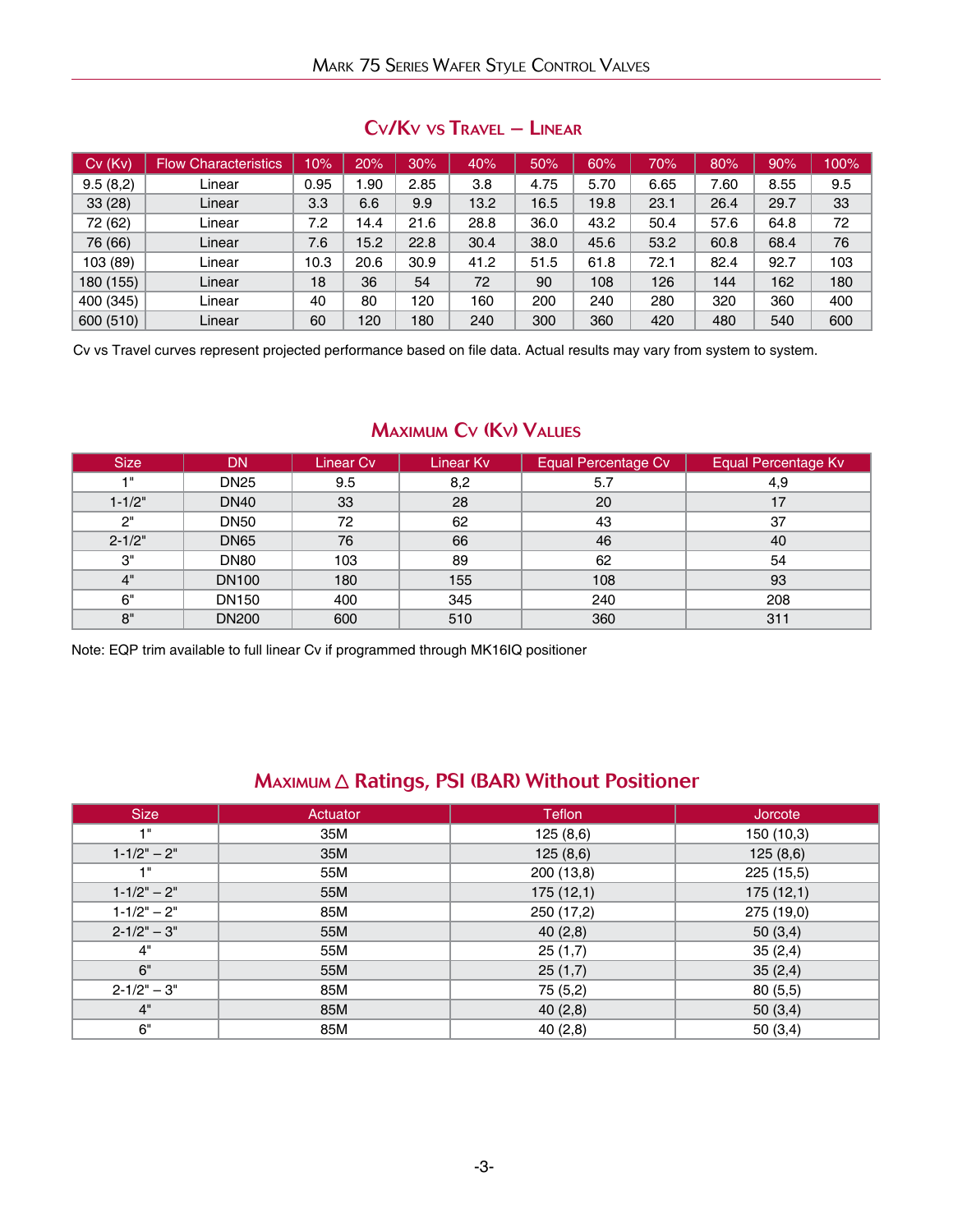#### $M$ AXIMUM $\triangle$  Ratings, PSI (BAR) With Positioner

| <b>Size</b>     | Actuator | <b>Teflon</b> | Jorcote    |
|-----------------|----------|---------------|------------|
| $1" - 2"$       | 35M      | 175(12,1)     | 200 (13,8) |
| $2 - 1/2"$      | 35M      | 150(10,3)     | 185 (12,8) |
| $1" - 2"$       | 55M      | 275 (19,0)    | 300(20,7)  |
| $2 - 1/2" - 3"$ | 55M      | 250 (17,2)    | 275 (19,0) |
| 4"              | 55M      | 200 (13,8)    | 225 (15,5) |
| 6"              | 55M      | 125(8,6)      | 150(10,3)  |
| $1 - 1/2" - 2"$ | 85M      | 425 (29,3)    | 450 (31,0) |
| $2 - 1/2" - 3"$ | 85M      | 325(22,4)     | 400 (27,6) |
| 4"              | 85M      | 300(20,7)     | 325(22,4)  |
| 6"              | 85M      | 200 (13,8)    | 225 (15,5) |
| 8"              | 100M     | 220 (15,2)    | 250 (17,2) |
| $2 - 1/2" - 3"$ | 55M      | 250 (17,2)    | 275 (19,0) |
| 4"              | 55M      | 200 (13,8)    | 225 (15,5) |
| 6"              | 55M      | 125(8,6)      | 150 (10,3) |
| $2 - 1/2" - 3"$ | 85M      | 375 (25,9)    | 400 (27,6) |
| 4"              | 85M      | 300(20,7)     | 325(22,4)  |
| 6"              | 85M      | 200 (13,8)    | 225 (15,5) |
| 8"              | 100M     | 220 (15,2)    | 250 (17,2) |

Note: 45 psi (3,1 bar) for ATO & ATC (35 min, 45 max)

#### Sliding Gate Features & Benefits

#### *Jordan Valve's Sliding Gate Seats*

Installed in the widest range of gas, chemical and steam applications the world over, our pressure regulators, temperature regulators and control valves have been providing the following benefits for over fifty years.

#### Shorter stroke length than globe or cage designs

- Provides faster response to input signal changes
- Significantly extends packing and diaphragm life
- Allows for more compact valve/actuator assembly

#### Straight-through flow

- Significantly reduces turbulence, thereby reducing noise and erosion
- Markedly increases rangeability associated with "flow to open" and "flow to close" designs
- Eliminate valve "chatter" commonly observed when valve is partially open

#### Ease of maintenance

- During seat/Cv change (seats are not screwed or pressed in body)
- Attributable to lightweight, compact design
- Fewer trim components



#### *Features*

- Easy installation between flanges with wafer body
- High flow rates
- Self cleaning, self lapping seats
- Reduced noise compared to conventional globe/ cage valves
- More resistant to cavitation / flashing with straight through, wafer design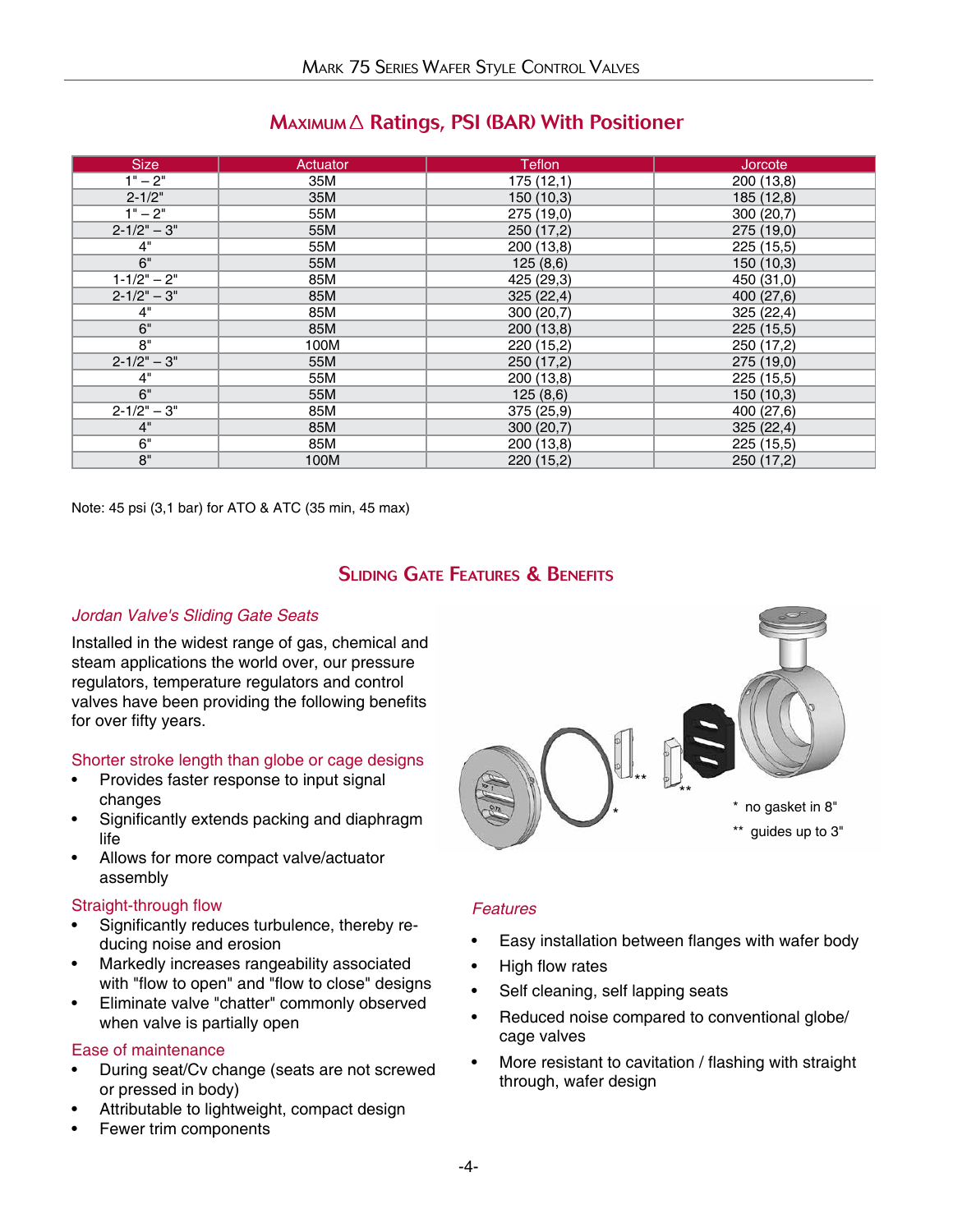

#### 8" Mark 75 with 100M Actuator & MK16IQ Positioner

- Seat Materials: Jorcote with 316SS
- no body gasket
- Actuator Case: 100M steel
- Packing Materials: spring loaded Teflon V-ring, grafoil above 500°F (260°C)
- Ratings:
	- Stainless Steel 275 psi @ 100°F (19 bar @ 38,8°C) and 155 psi @ 550°F (10,7 bar @ 288°C)
	- Carbon Steel 285 psi @ 100°F (19,7 bar @ 38,8°C) and 155 psi @ 550°F (10,7 bar @ 288°C)
- Flow Capacity: 600 Cv (522 Kv) Linear and Equal Percentage (determined by positioner)
- Maximum Pressure Drop: 250 psi (17,2 bar) with 100M actuator, 12-25 psi (0,83-1,7 bar) bench set with side mounted positioner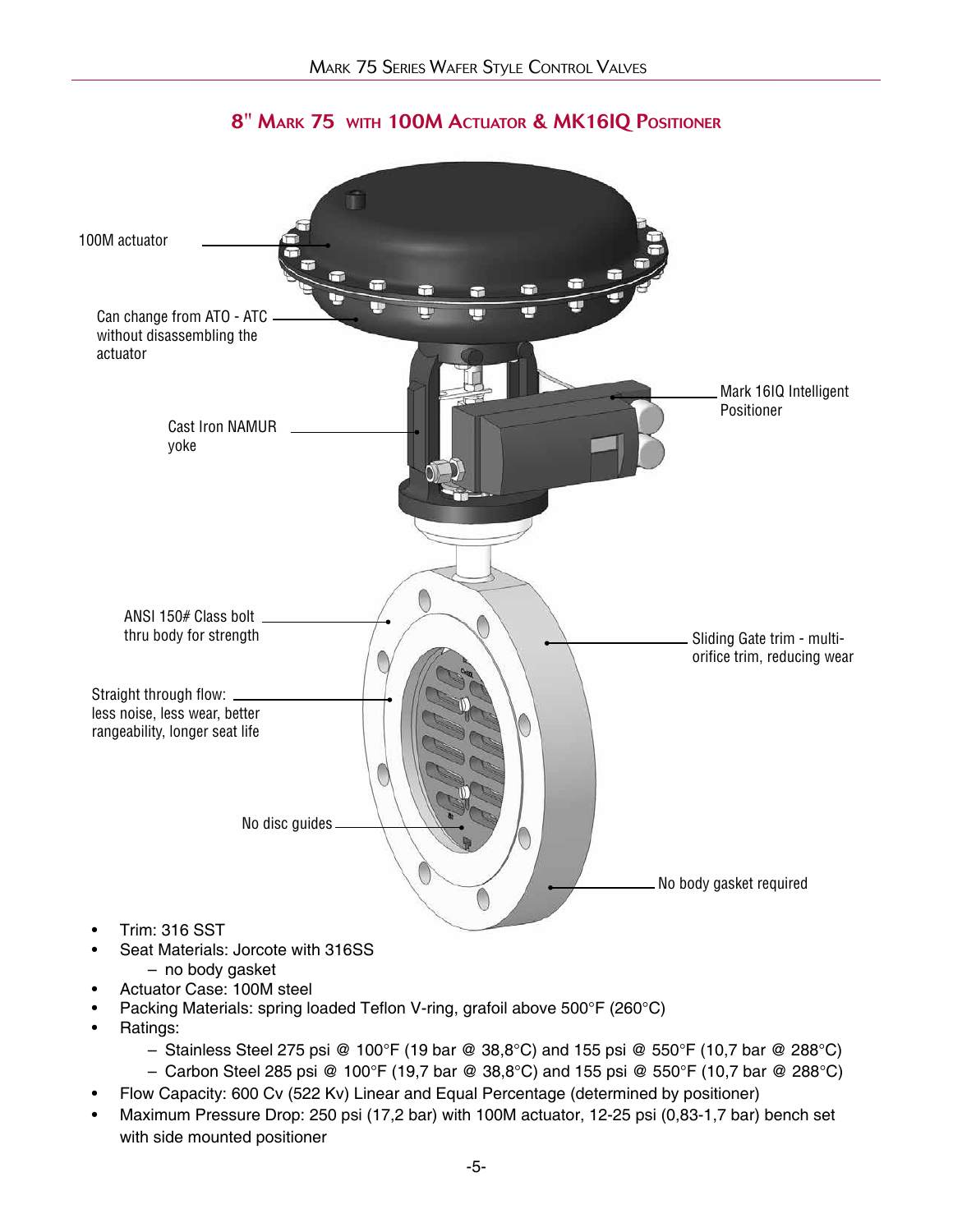**MARK 75 SERIES WITH CAST BODY** 

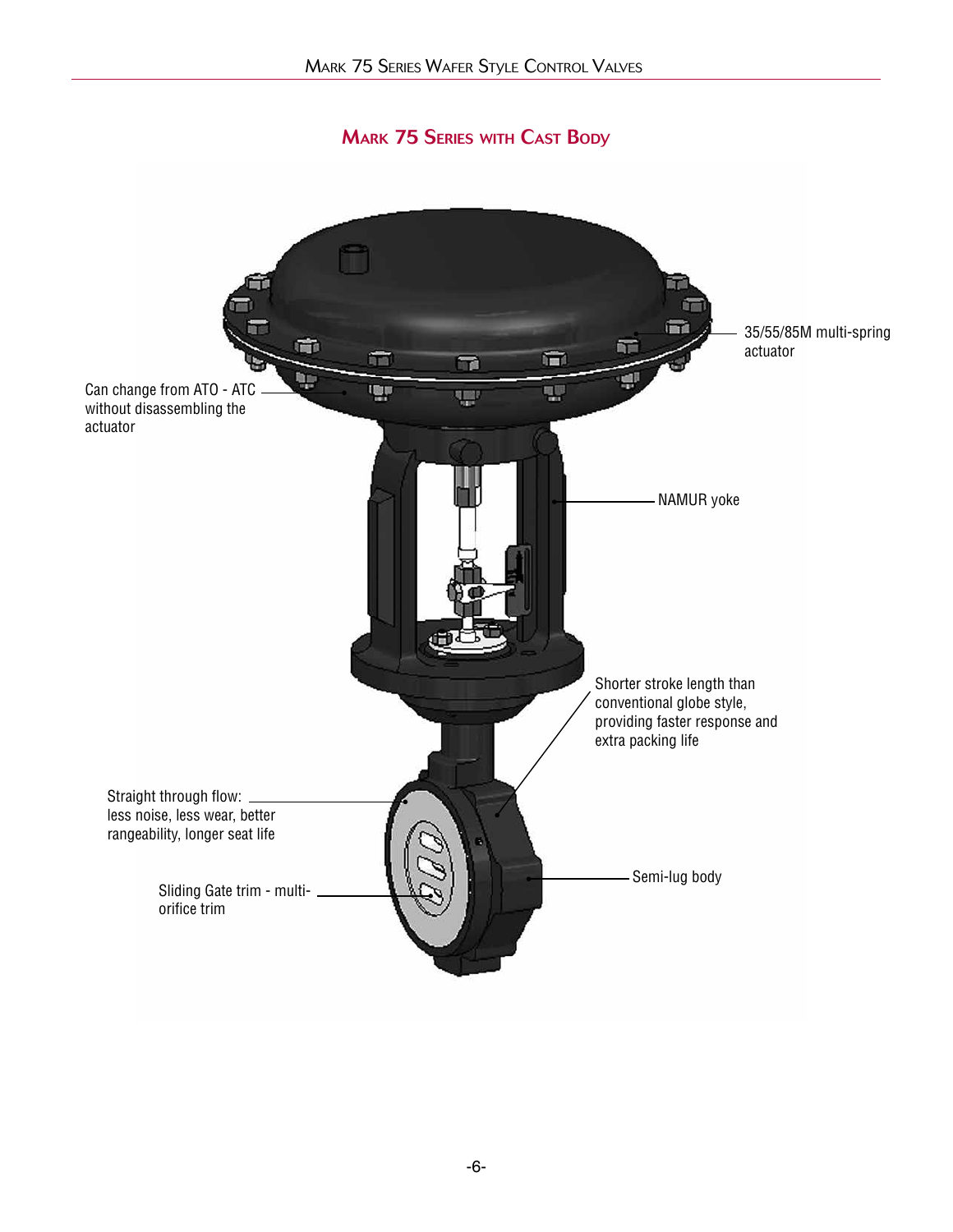## Dimensions – MK75 with CML 100 Motor



# B  $-\Box$ C  $\mathsf{D} \longrightarrow \mathsf{D}$

| Valve       | <b>Motor</b>       |      | Weight |                  |      |     |
|-------------|--------------------|------|--------|------------------|------|-----|
| <b>Size</b> | <b>Size</b>        | А    | в      | C                | D    | Lbs |
| 1"          | CML <sub>100</sub> | 1.24 | 20.31  | 2.76             | 7.09 | 20  |
| $1 - 1/2"$  | <b>CML100</b>      | 1.36 | 20.82  | $\frac{3.24}{ }$ | 7.09 | 22  |
| 2"          | <b>CML100</b>      | 1.76 | 21.17  | 3.98             | 7.09 | 22  |

| Valve       | <b>Motor</b>      |      | <b>Dimensions</b> |      |      | Weight |
|-------------|-------------------|------|-------------------|------|------|--------|
| <b>Size</b> | <b>Size</b>       | A    | В                 | С    | D    | Lbs    |
| $2 - 1/2"$  | CML<br>100        | 1.81 | 23.66             | 4.36 | 7.09 | 32     |
| 3"          | <b>CML</b><br>100 | 1.81 | 24.91             | 5.25 | 7.09 | 44     |
| 4"          | <b>CML</b><br>100 | 2.06 | 25.96             | 6.46 | 7.09 | 53     |

| Valve       | <b>Motor</b>  |      | Dimensions, mm |      |     | Weight |
|-------------|---------------|------|----------------|------|-----|--------|
| <b>Size</b> | <b>Size</b>   | А    | в              | C    | D   | Kgs    |
| <b>DN25</b> | <b>CML100</b> | 31.5 | 516            | 70.1 | 181 | 9.1    |
| <b>DN40</b> | <b>CML100</b> | 34.5 | 529            | 82.3 | 181 | 10.0   |
| <b>DN50</b> | <b>CML100</b> | 44.7 | 538            | 102  | 181 | 10.0   |

| Valve        | <b>Motor</b>      |      | Dimensions, mm |     |     | Weight |
|--------------|-------------------|------|----------------|-----|-----|--------|
| <b>Size</b>  | <b>Size</b>       | А    | В              | С   | D   | Kgs    |
| <b>DN65</b>  | CML<br>100        | 46,0 | 6.1            | 111 | 181 | 14,5   |
| <b>DN80</b>  | <b>CML</b><br>100 | 46,0 | 633            | 133 | 181 | 20,0   |
| <b>DN100</b> | CML<br>100        | 52,3 | 659            | 164 | 181 | 24,0   |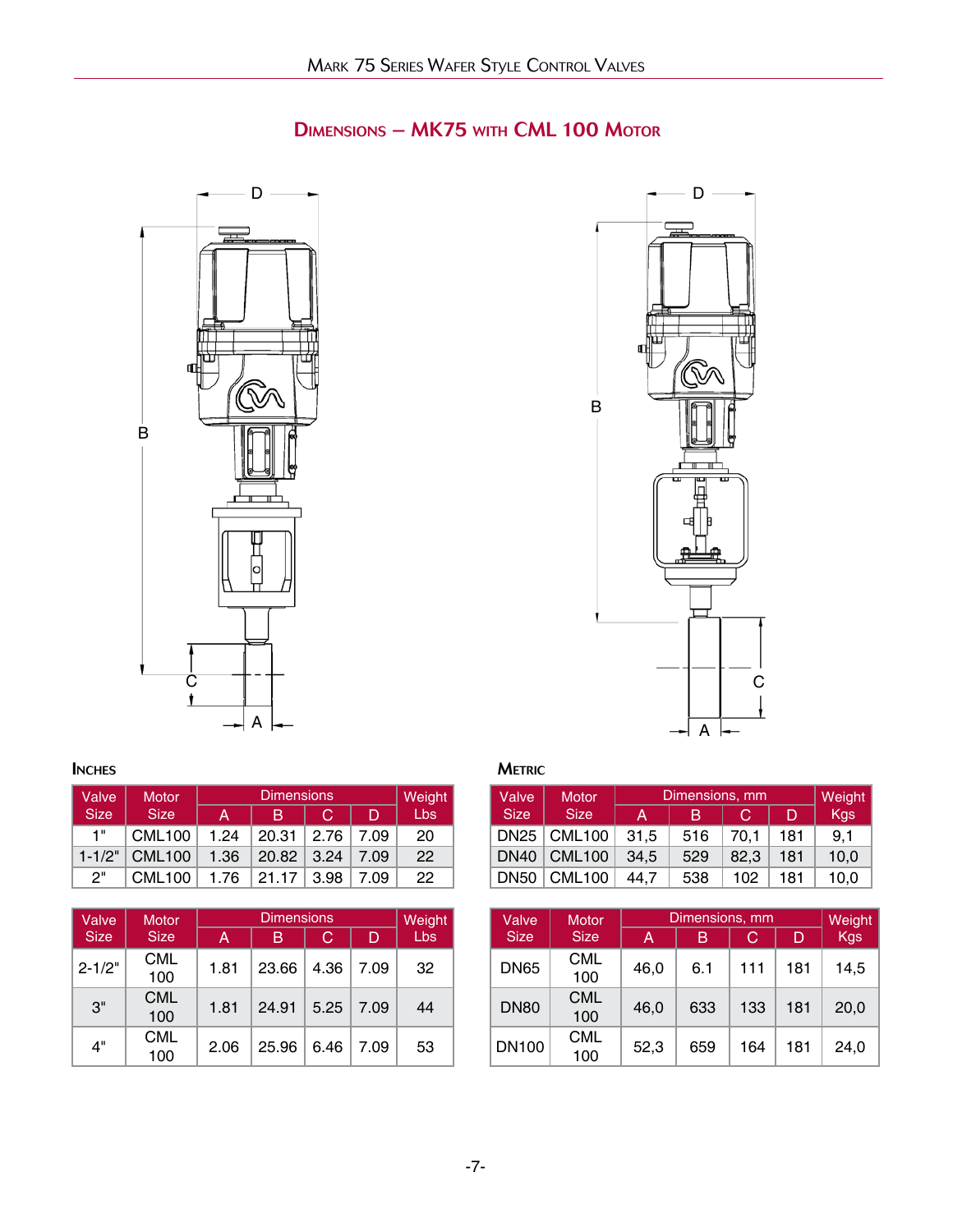

#### Dimensions – MK75

| <b>INCHES</b> |             |      |       |                   |       |        | <b>METRIC</b>     |
|---------------|-------------|------|-------|-------------------|-------|--------|-------------------|
| Valve         | Act.        |      |       | <b>Dimensions</b> |       | Weight | Valve             |
| <b>Size</b>   | <b>Size</b> | A    | в     | С                 | D     | Lbs    | <b>Size</b>       |
| 1"            | 35M         | 1.24 | 10.54 | 2.76              | 9.50  | 18     | DN <sub>25</sub>  |
|               | 55M         |      |       |                   | 12.50 | 28     |                   |
| $1 - 1/2"$    | 35M         | 1.36 | 10.82 | 3.24              | 9.50  | 20     | DN <sub>4</sub> C |
|               | 55M         |      |       |                   | 12.50 | 30     |                   |
| 2"            | 35M         | 1.76 | 11.17 | 3.98              | 9.50  | 20     | DN <sub>5</sub> C |
|               | 55M         |      |       |                   | 12.50 | 30     |                   |
| $2 - 1/2"$    | 35M         | 1.81 | 14.08 | 4.36              | 9.50  | 30     | DN65              |
|               | 55M         |      |       |                   | 12.50 | 40     |                   |
| 3"            | 35M         | 1.81 | 14.86 | 5.25              | 9.50  | 42     | DN <sub>80</sub>  |
|               | 55M         |      |       |                   | 12.50 | 52     |                   |
| 4"            | 55M         | 2.06 | 17.98 | 6.46              | 12.50 | 51     | <b>DN10</b>       |
|               | 85M         |      |       |                   | 15.00 | 61     |                   |
| 6"            | 55M         | 2.23 | 19.30 | 8.62              | 12.50 | 67     | <b>DN15</b>       |
|               | 85M         |      |       |                   | 15.00 | 77     |                   |
| 8"            | 100M        | 2.38 | 21.91 | 13.75             | 15.00 | 131    | <b>DN20</b>       |

| Valve        | Act.        |      |             | <b>Dimensions</b> |     | Weight |
|--------------|-------------|------|-------------|-------------------|-----|--------|
| <b>Size</b>  | <b>Size</b> | A    | в           | С                 | D   | Kgs    |
| <b>DN25</b>  | 35M         |      | 31,5<br>268 |                   | 241 | 8,2    |
|              | 55M         |      |             | 70                | 318 | 12,7   |
| <b>DN40</b>  | 35M         | 34,5 | 275         | 82                | 241 | 9,1    |
|              | 55M         |      |             |                   | 318 | 13,6   |
| <b>DN50</b>  | 35M         |      | 284         |                   | 241 | 9,1    |
|              | 55M         | 44,7 |             | 101               | 318 | 13,6   |
| <b>DN65</b>  | 35M         | 46,0 | 358         | 111               | 241 | 13,6   |
|              | 55M         |      |             |                   | 318 | 18,1   |
| <b>DN80</b>  | 35M         | 46,0 | 377         | 133               | 241 | 19,1   |
|              | 55M         |      |             |                   | 318 | 23,6   |
| <b>DN100</b> | 55M         | 52,3 | 457         | 164               | 318 | 23,1   |
|              | 85M         |      |             |                   | 381 | 27,7   |
|              | 55M         |      |             |                   | 318 | 30,4   |
| DN150        | 85M         | 56,6 | 490         | 219               | 381 | 34,9   |
| <b>DN200</b> | 100M        | 60,5 | 557         | 350               | 381 | 59,4   |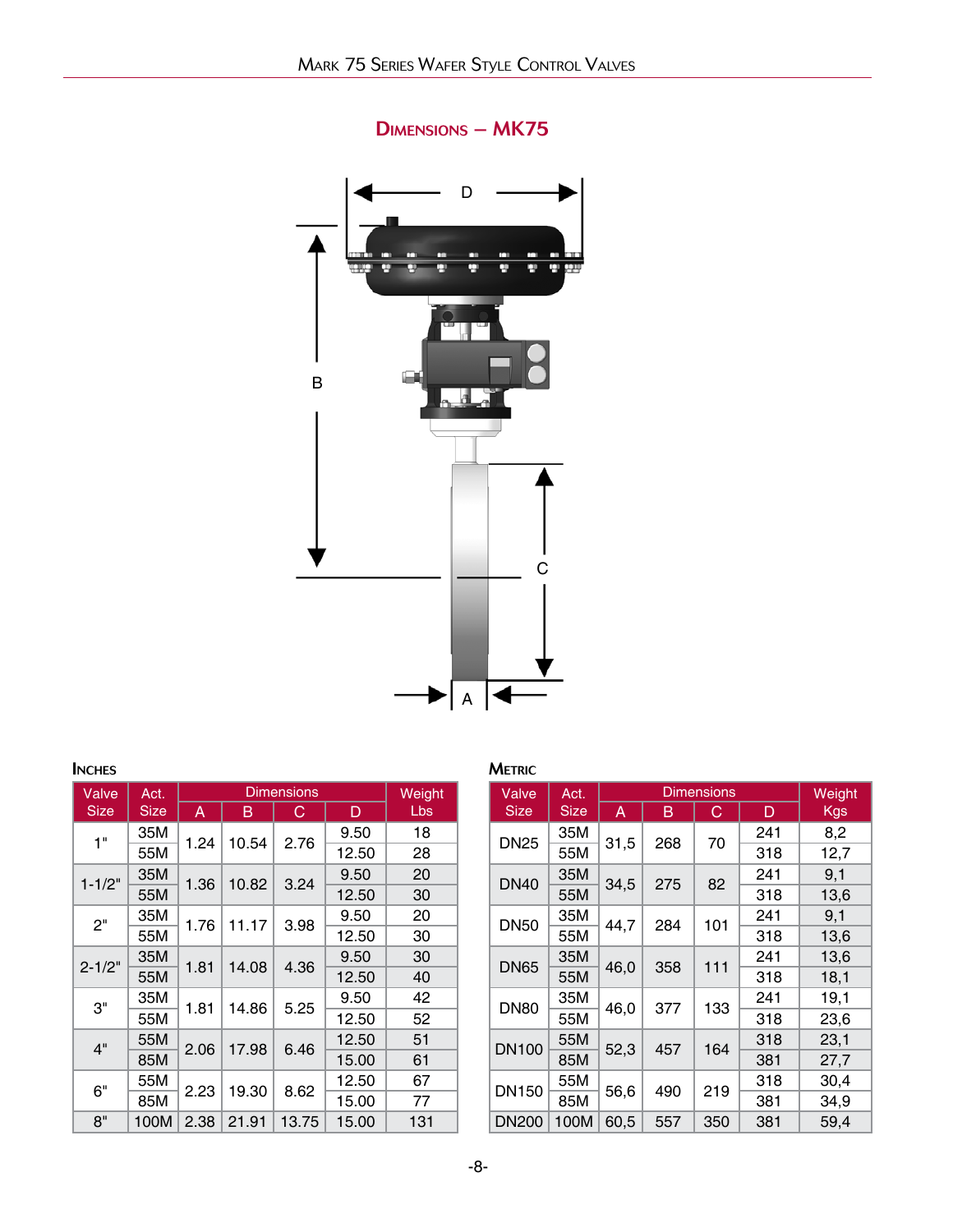| Model No | Size   Body Mat'l | <b>MARK</b> | $\mathcal{B}$ |  |  | $456$ 7 8 |  | 9 10 |  | 11   12 | $13$   14 |  | 15 16 17 | 18 <sup>1</sup> |
|----------|-------------------|-------------|---------------|--|--|-----------|--|------|--|---------|-----------|--|----------|-----------------|
|          |                   |             |               |  |  |           |  |      |  |         |           |  |          |                 |
|          |                   |             |               |  |  |           |  |      |  |         |           |  |          |                 |

|      | Model                          |  |
|------|--------------------------------|--|
| 75   | Standard                       |  |
| 75SP | <b>Side Mounted Positioner</b> |  |
| 75TP | <b>Top Mounted Positioner</b>  |  |

|     | <b>Size</b>                   |
|-----|-------------------------------|
| 100 | 1 "                           |
| 150 | $1 - 1/2"$                    |
| 200 | 2"                            |
| 250 | $2 - 1/2"$                    |
| 300 | 3"                            |
| 400 | 4"                            |
| 600 | 6"                            |
| 800 | 8" (available with 75SP only) |

|           | <b>Body Material</b>        |
|-----------|-----------------------------|
| CB        | Carbon Steel Bar            |
| <b>SB</b> | <b>Stainless Steel Bar</b>  |
| CS.       | Carbon Steel Cast           |
| S6.       | <b>Stainless Steel Cast</b> |

| 1 & 2          | <b>End Connections</b>       |
|----------------|------------------------------|
| IЗ             | 150# / 300# IFE              |
| 15             | 150# Bolt Thru (8" only)     |
| C <sub>3</sub> | 6" 300# Bolt Thru CS/S6 Only |
| C <sub>5</sub> | 6" 150# Bolt Thru CS/S6 Only |
| 77             | Non-Standard                 |

| 3 & 4 | Trim                  |
|-------|-----------------------|
| T6.   | 316SS / PTFE Packing  |
| 16    | 316SS / 287-I Packing |
|       | Non-Standard          |

| 5 & 6 | <b>Seats</b>          |   |     |
|-------|-----------------------|---|-----|
|       | Cv<br><b>Material</b> |   |     |
| W     | 316SS / Jorcote       | 8 | 9.5 |
|       |                       | A | 33  |
|       |                       | В | 38  |
|       |                       | Ε | 72  |
|       |                       | F | 76  |
|       |                       | н | 103 |
|       |                       |   | 180 |
|       |                       | J | 400 |
|       |                       | Κ | 600 |
| ZZ    | Non-Standard          |   |     |

Consult factory for equal percentage requirements

| 7 & 8 | Range        |          |      |
|-------|--------------|----------|------|
|       | 75, 75TP     |          |      |
|       | Range        | Actuator |      |
| A     | 3-15 DIR     | 3        | 35M  |
| B     | 3-15 REV     | 5        | 55M  |
| C     | 3-9 DIR**    | 8        | 85M  |
| D     | 3-9 REV**    |          |      |
| E     | 9-15 DIR**   |          |      |
| F     | 9-15 REV**   |          |      |
| G     | 6-30 DIR     |          |      |
| H     | 6-30 REV     |          |      |
|       | <b>75SP</b>  |          |      |
| A     | <b>DIR</b>   | 3        | 35M  |
| в     | <b>REV</b>   | 5        | 55M  |
|       |              | 8        | 85M  |
|       |              | $9*$     | 100M |
| ΖZ    | Non-Standard |          |      |

8" MK75SP only

\*\* positioner required

| 9 & 10 | Diaphragm       |             |      |
|--------|-----------------|-------------|------|
|        | <b>Material</b> | <b>Size</b> |      |
| в      | Buna-N          | 3           | 35M  |
|        |                 | 5           | 55M  |
|        |                 | 8           | 85M  |
|        |                 | $9*$        | 100M |
| 77     | Non-Standard    |             |      |

\* 8" MK75SP only

*Continued on next page*